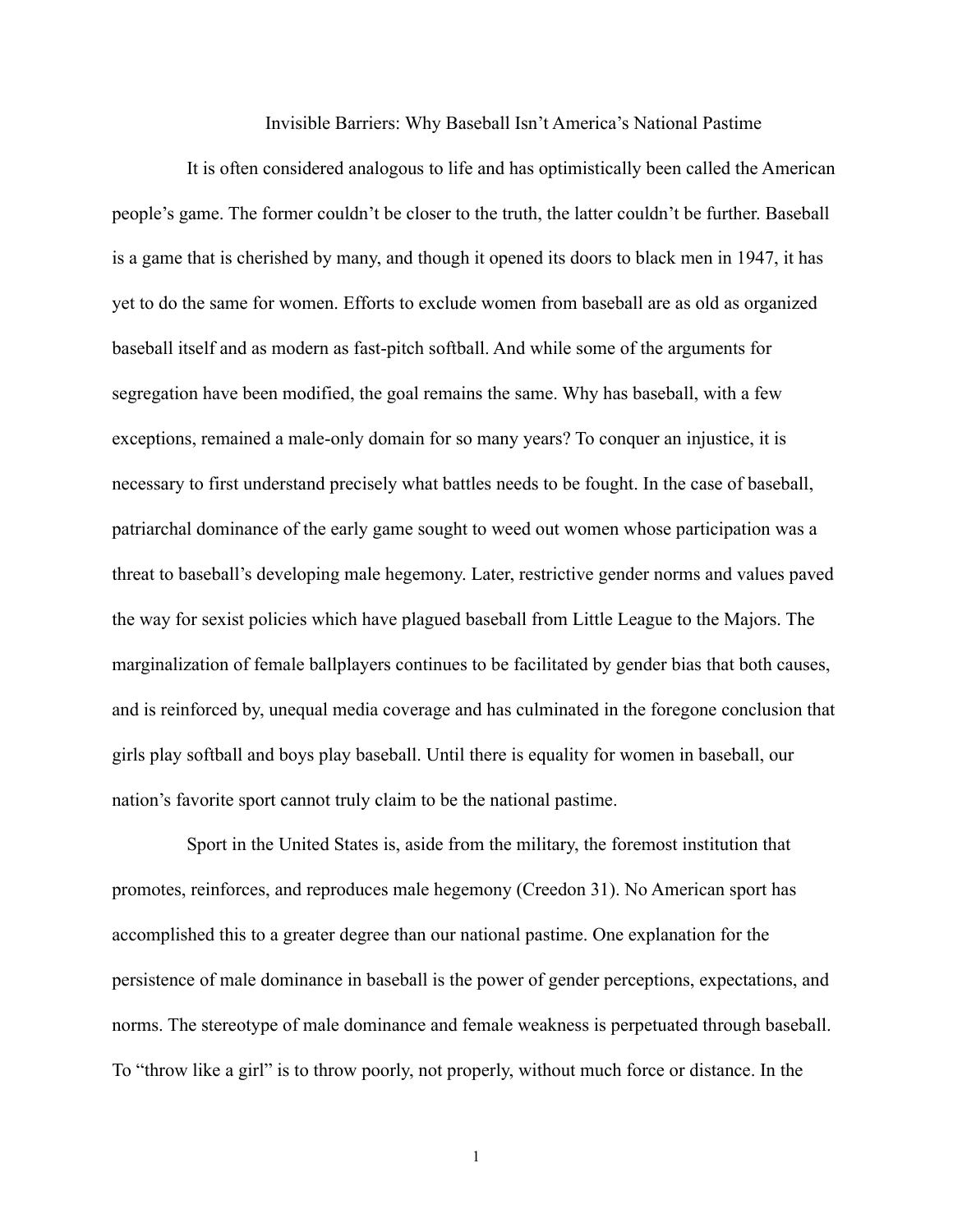1993 hit movie, "The Sandlot," as two rival teams hurl insults at each other, one boy is left speechless when "Ham" Porter yells: "You play ball like a girl!" To compare a male baseball player's talent to that of a girl was, and remains, the most offensive slur ever spewed on a baseball diamond. Not only does this mentality teach boys to devalue and degrade girls' abilities, but it also teaches girls that their presence on the diamond will always be less desirable than a boy's.

This scene from "The Sandlot" embodies American society's interpretation of gender and gender's presence as not only a noun but also a verb, all while representing the unchallenged reproduction of sexism that has been accepted in the realm of athletics. Gender has been constructed in a way that encourages people to ascribe specific meanings to specific genders and, ultimately, to empower and disempower certain people. It is predominantly represented as a male-female dichotomy, with each usually recognized as possessing certain "innate" characteristics. As a result, people often understand themselves and their gender identification as residing within the boundaries of their gender's acceptable behaviors. To facilitate social acceptance, people "do" their gender, that is they try, consciously or not, to conduct themselves in a way their gender is expected to act based on constructed gender norms. For females, playing baseball is not a behavior that falls into the "feminine" category. Baseball has a history rooted in patriarchal power structures and has exploited gender construction to the point of extreme exclusionary practices. To understand this phenomenon, one may examine baseball's exclusion of women using critical class theory. The critical class lens provides a perspective that considers "how power was used to create social inequalities, social differences, and paths of exclusion" (Dobratz 21).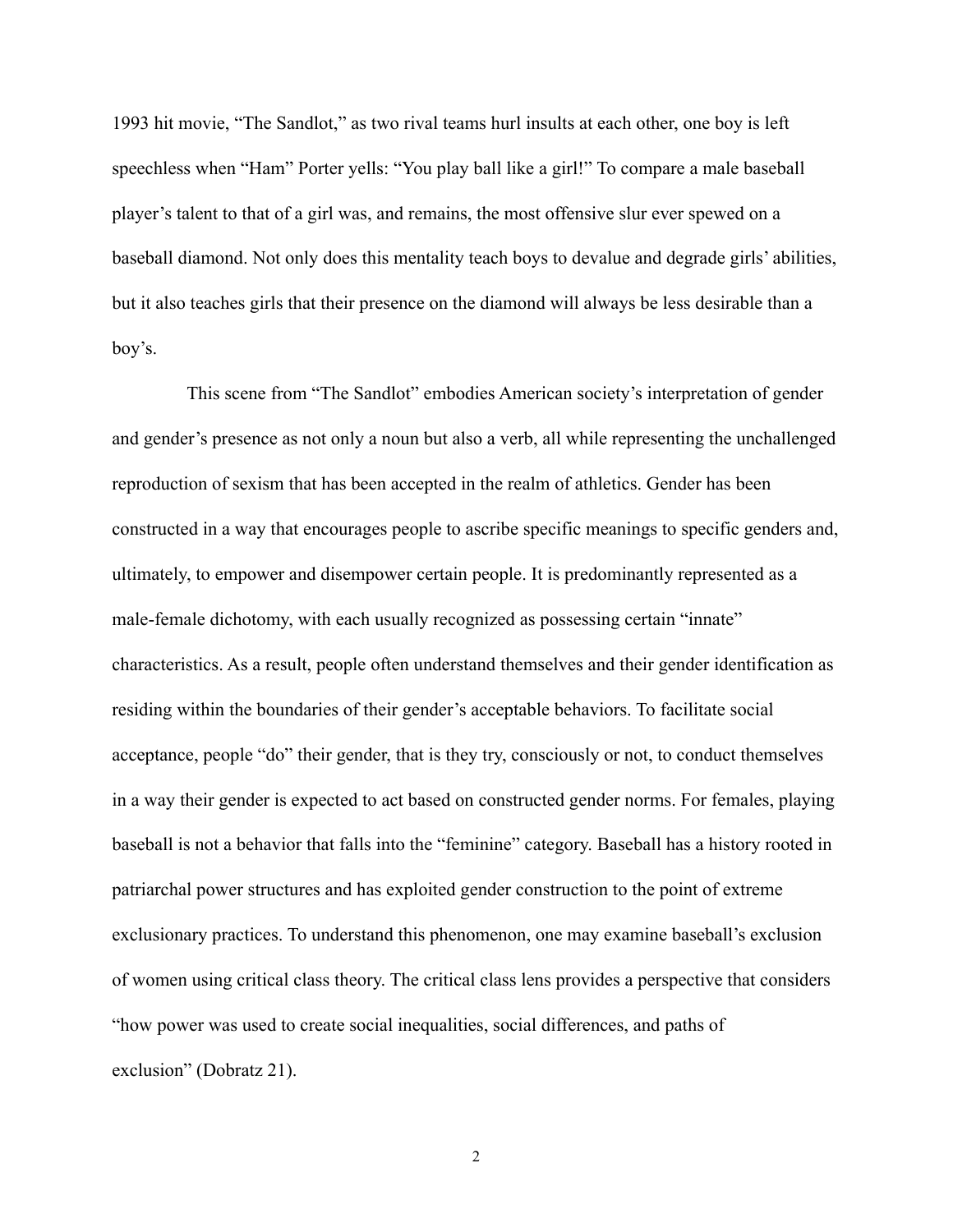Significantly, sex differences are most often distinguished by the biological or physical. Sport, as it is represented in American society, serves as a reminder that males often have different physical abilities than females (Creedon 31). It also provides a space in which individual skills may be displayed and the use of aggression, force, and violence is sanctioned (Birrell 48). Visible achievement and violence align with societal expectations for males but do not align with the image of the feminine. Sport has long been hailed as a healthy, characterbuilding proving ground for males in the "fight against feminization" and road to manhood (Messner 60). For a woman to display athletic prowess presents a contradiction: if she were male, her success would be celebrated, however her success on masculine terms is not always well received. As one author observes, "to succeed as an athlete can be to fail as a woman" (Birrell 36). Females who achieve in male domains, such as baseball, are often labeled as deviant and are thus ostracized (Birrell 36) by both males and females working to preserve the gender order (Messner 39). If a woman can succeed amidst the most prominent representations of male hegemony, it begs a curious question: what truly separates masculinity from femininity? Such a situation threatens to expose the unthinkable; that "natural" male superiority is false. The idea that baseball is not for women has long been supported by patriarchal authority with the realization that "a proving ground for masculinity can only be preserved as such by the exclusion of women from the activity" (Messner 24).

Baseball, along with other male dominated sports, has attempted to preserve a masculine facade. Not only does opposition to female participation persist, but the fear of effeminate men exists as well. Because male homosexuality is associated with "feminine" traits, it is equally taboo in the hyper-masculine environment of baseball. Homosexuality is a clear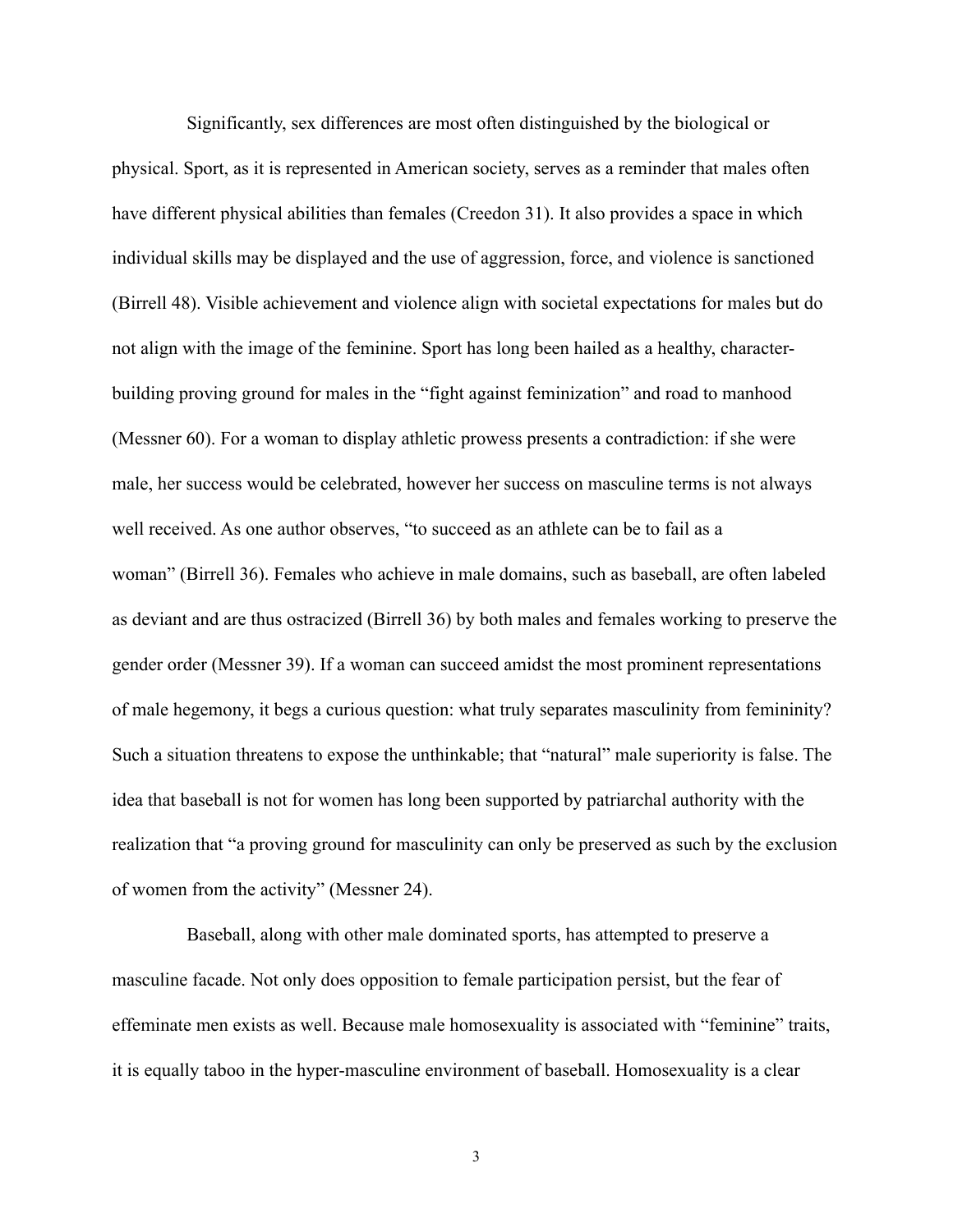threat to the gender order of baseball (Creedon 251). Aside from the pressure upon male players to further prove their masculinity (and assumed heterosexuality), this presents yet another challenge to female players. "Tomboyism," or the transgressing of gender norms by girls, has been viewed as undermining femininity. For a woman to enter a male domain and display "masculine" characteristics has been perceived as an indication of homosexuality (Creedon 252). The All American Girls Professional Baseball League (AAGPBL) was organized by Major League Baseball (MLB) to retain its fans during World War II, however the League was careful to emphasize the femininity of its players (Ardell 114). The "girls" were required to follow strict rules during the season, attend "charm school" to ensure their lady-like appearance, and play baseball in short skirts (Creedon 244). To this day, women and men alike fear that the expression of "masculine" traits by females will turn them into lesbians (Cohen 11). By this token, a female playing baseball poses a threat to both her male counterparts' masculinity and her own perceived femininity.

 In accordance with critical class theory, and corroborated by Marxist feminist theory, baseball was created for and by men as an arena for "ideologically legitimizing" male power (Messner 8). In its very essence, baseball is not American. It is the combination and evolution of a variety of bat, ball, and base games, most notably the English game of "rounders." However, a concerted, and extremely successful, effort was made to identify baseball as American. Baseball has become as synonymous with America as the stars and stripes and apple pie, but during the scramble to present baseball as purely American, it was also constructed as a model of patriarchy (Creedon 241), founded on respect for (male) authority, independence, and discipline (Messner 61). Baseball was *the* American sport, the most pure and true representation of America. Its best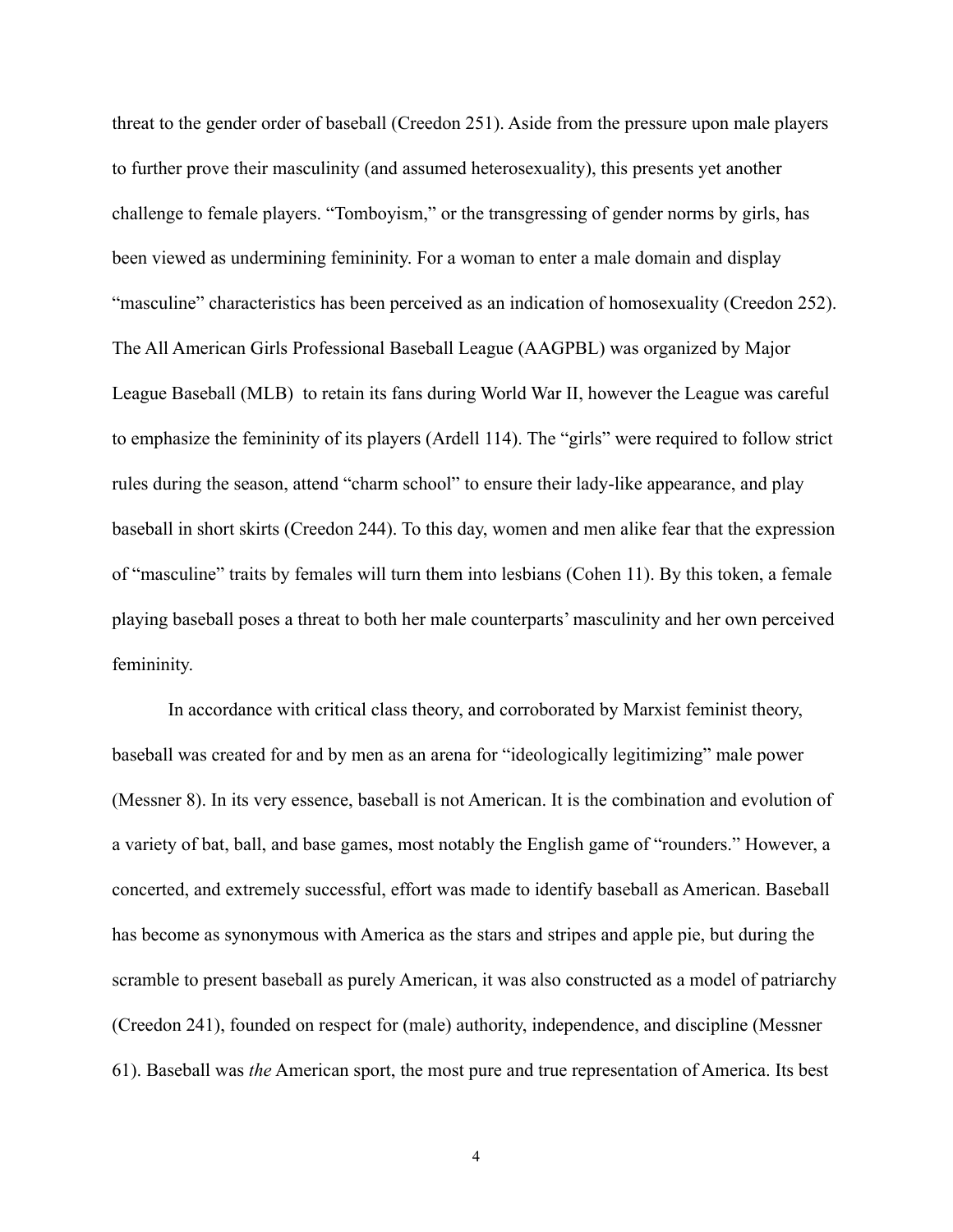players and the game itself quickly rose to a nearly divine status. Thus, the exclusion of women from men's baseball was a separation of the sacred and profane (Creedon 248). Paralleling the Biblical story of Adam and Eve, women were seen as temptation for men who, despite such distractions, were duty bound to continue with the higher pursuit of baseball excellence (Creedon 249). Although women did play baseball during much of the Victorian era, their participation was soon frowned upon and then largely abolished as it was determined that baseball was for men. Through its evolution, the idea that baseball was an exclusively male establishment was cemented. The ability of men to exclude women from America's national pastime legitimized male hegemony both within the game itself and in American society.

 For a short time after most women's baseball teams, particularly at the college level, were disbanded in the late 19th century, females could occasionally be found playing on otherwise all male teams. For example, 14-year-old Margaret Gisolo starred on her American Legion team as they went on to win the Indiana state championship in 1928 (Creedon 242). Opposing teams protested her presence, but MLB Commissioner Kenesaw Mountain Landis ruled the protests were invalid and allowed Gisolo to play baseball (Creedon 243). However, the following year, American Legion wrote into its rules that girls were not welcome (Cohen 132). This was quite common and widely accepted. The precedent had been set years earlier when, in 1914, the National Amateur Baseball Federation declared baseball was for boys only (Cohen 132). The origins of successful exclusion resided in the adult-run baseball leagues of the early 1900's, such as American Legion (Ardell 83). Baseball was praised as a positive way for boys to channel their masculine energy that might otherwise land them in trouble (Cohen 131), so adults gave little thought to including girls in organized leagues. Little League, American Legion's junior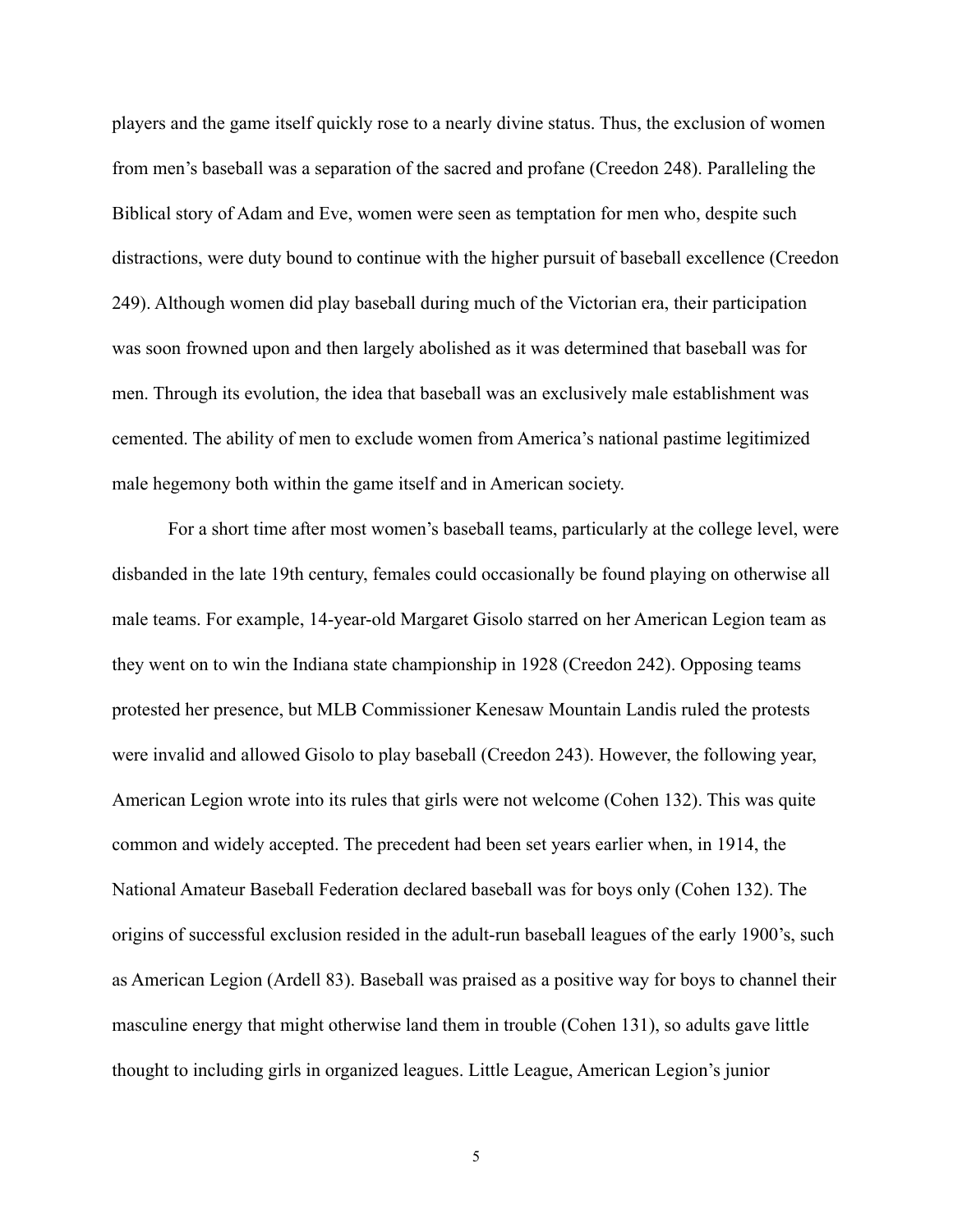counterpart, was established as a boys' organization that emphasized molding young males into successful adult citizens (Ardell 83). Soon after, professional baseball followed suit. In 1931, the Chattanooga Lookouts signed female pitcher Jackie Mitchell to a minor league contract and she struck out Babe Ruth and Lou Gehrig in succession during an exhibition game. Nonetheless, in an about-face, Commissioner Landis immediately voided Mitchell's contract, citing the "strenuous" nature of baseball that was not suitable for women (Creedon 243). Mitchell's exclusion reflected the idea that females were too fragile and unfit to participate in sports such as baseball (McDonagh 196), but it also reinforced that baseball needed to be preserved as a male domain and protected from women (Creedon 243), especially those with potential for success at the expense of men.

 Perhaps the most damaging and most frequently used excuse for the exclusion of women from baseball popped up around the same time as organized baseball began its formal barring of female players. Indoor baseball was played in a smaller space with a bigger, softer ball that was tossed underhand to batters (Creedon 244). It quickly became a popular variant of baseball among both men and women (Cohen 132). As resistance to women in baseball became apparent, softball evolved as the feminine alternative (Creedon 243). It tidily encompassed every gender stereotype that consequently shunned females from baseball and re-routed them to softball. Softball was less strenuous, required less physical power, and was about cooperation, not competition (Creedon 243). A condemnation disguised as a blessing, women flocked to the softball diamond, eager to play a game that mimicked the sport America so loved and welcomed their participation. To this day, the mentality that softball is for girls and baseball is for boys remains firmly fixed in the minds of Americans.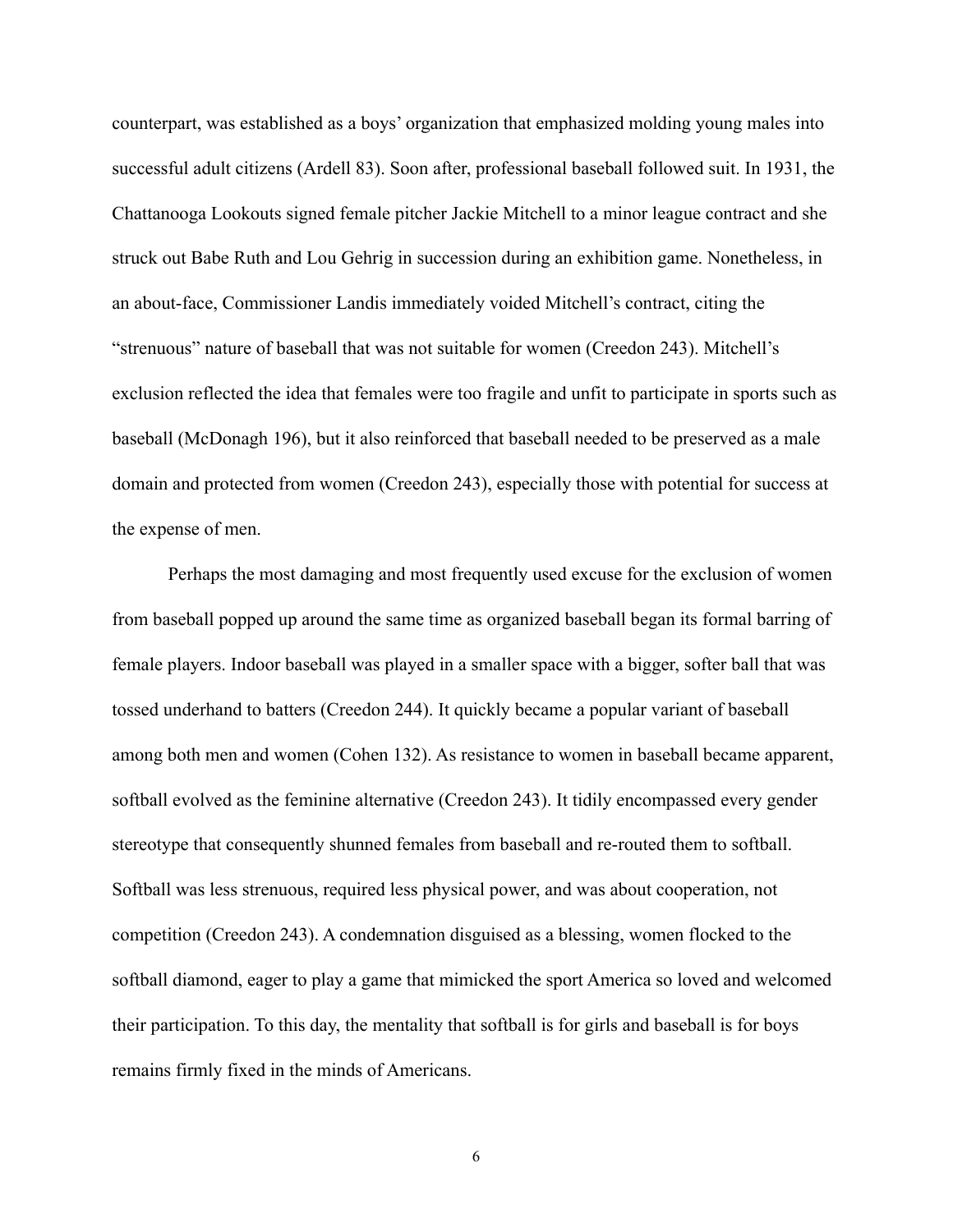While many barriers were constructed a full century ago, they continued to be reinforced by policies that targeted young girls, the most vulnerable baseball players. Little League, the largest youth baseball organization in the country, formally excluded girls from 1939-1974 (Cohen 132). That didn't stop some girls from either disguising themselves as boys or finding progressive coaches who allowed them to play. In 1950, Kathryn Johnston was the first girl to play Little League baseball (McDonagh 207). She was just the first of many, as Little League saw girls continue to play and excel on teams across the country. The organization threatened to disqualify teams that fielded girls, but their threats were usually ignored (McDonagh 207). In 1964, Little League became the only youth sports organization to be granted a federal charter in which it was specified that the League's mission was to prepare boys for "manhood" (McDonagh 205). Preceding the eventual New Jersey Supreme Court ruling that allowed girls to play Little League baseball in 1974, a total of 22 class action lawsuits were brought against Little League, for which they spent \$2 million defending their exclusion of girls (Ardell 85). Finally when New Jersey Little Leaguer Maria Pepe and the National Organization for Women won a gender discrimination lawsuit, Little League's charter was amended, and they were forced to accept girls (McDonagh 208). But the floodgates never opened. Little League was so staunchly opposed to the idea of girls playing baseball that they promptly developed Bobby Sox Softball which debuted the very next season (Ardell 86). Additionally, although girls were legally able to play baseball, not everyone agreed with the new rule. Coaches, managers, parents, and players often created a hostile environment for girls who decided to join baseball teams, discouraging many from continuing (Ardell 86).

While women have made great strides in the world of athletics in the past 40 years,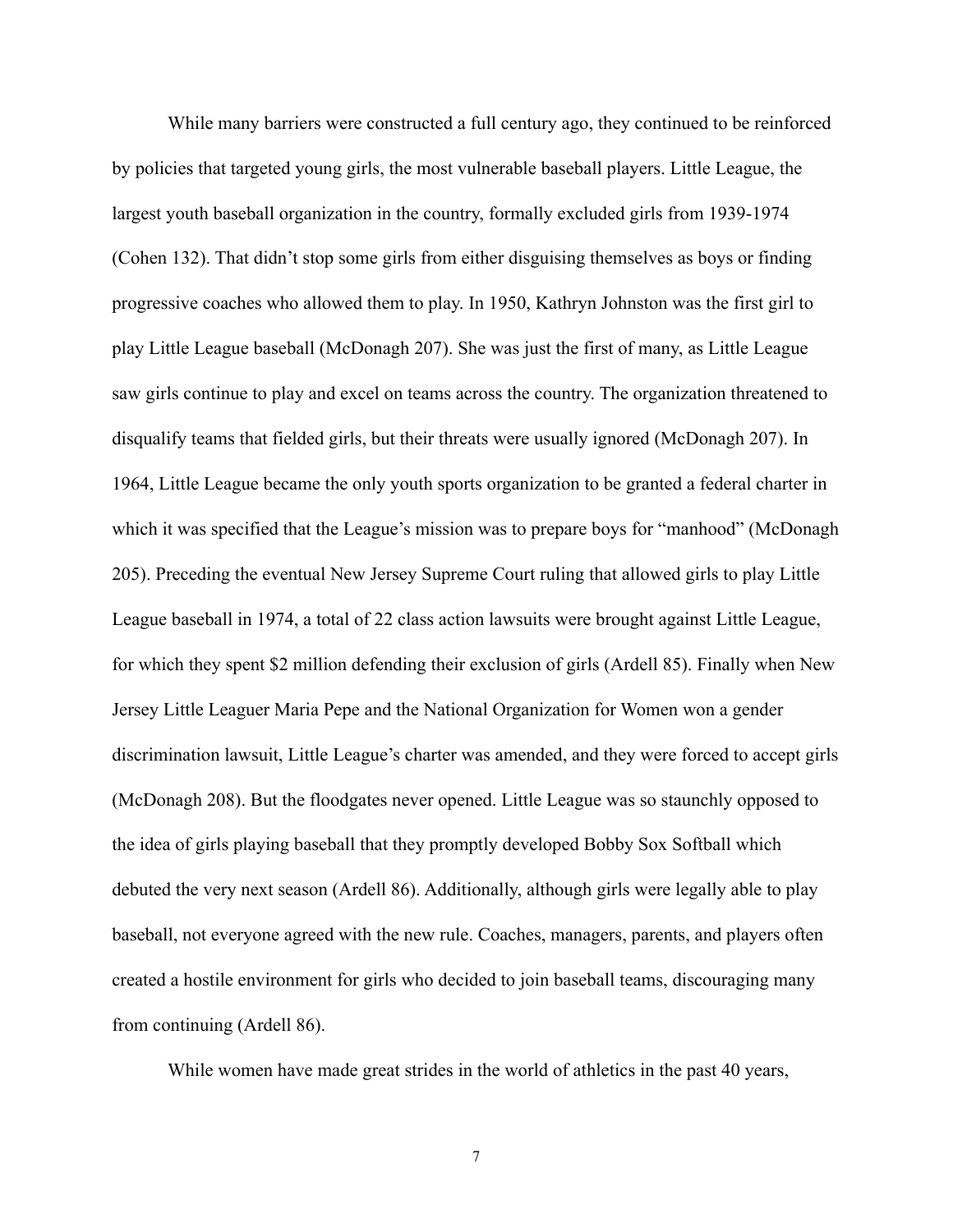policy changes have often been poorly implemented and fallen victim to institutionalized sexism. For example, the passage of legislation in 1972 known as Title IX declared gender/sex discrimination in any public sphere to be illegal (Ardell 87). Though not originally intended to address disparities in athletic opportunities (McDonagh 78), women saw it as a valid occasion for pushing gender equality in sports. The 1970's were, after all, a time during which feminists sought equal opportunities, protections, and rights in other areas of society as well (Ardell 223). With regard to Title IX's athletic equality stipulation, women encountered great pushback as schools tried to circumvent Title IX requirements, then challenged them in court, and finally begrudgingly complied (Ardell 88). But for female baseball players, Title IX might just as well have never existed. First, baseball was deemed a "contact sport" (McDonagh 79) which, due to assumptions of biological inferiority and fear of physical or psychological harm to females, provided a platform for segregation (McDonagh *xi*). Additionally, softball was regarded as an equivalent to baseball, therefore girls trying out for their public school's baseball teams could legally be turned away (Ardell 89). Clearly baseball and softball are not the same sport, since it is doubtful that any high school boys baseball coach would agree to change his program to boys softball. The societal consensus that baseball is for males and softball for females persists as a result of patriarchal hegemony. This institutionalized male power has dominated baseball's history and shaped gender norms which have been perpetuated long enough to deeply ingrain such designations in the American psyche.

 Despite the moderate ineffectiveness of gender equality policies, such as Title IX and other affirmative action initiatives (Cohen 12), and stubbornly unchanging ideologies surrounding gender, women now play virtually every sport men play, many in a professional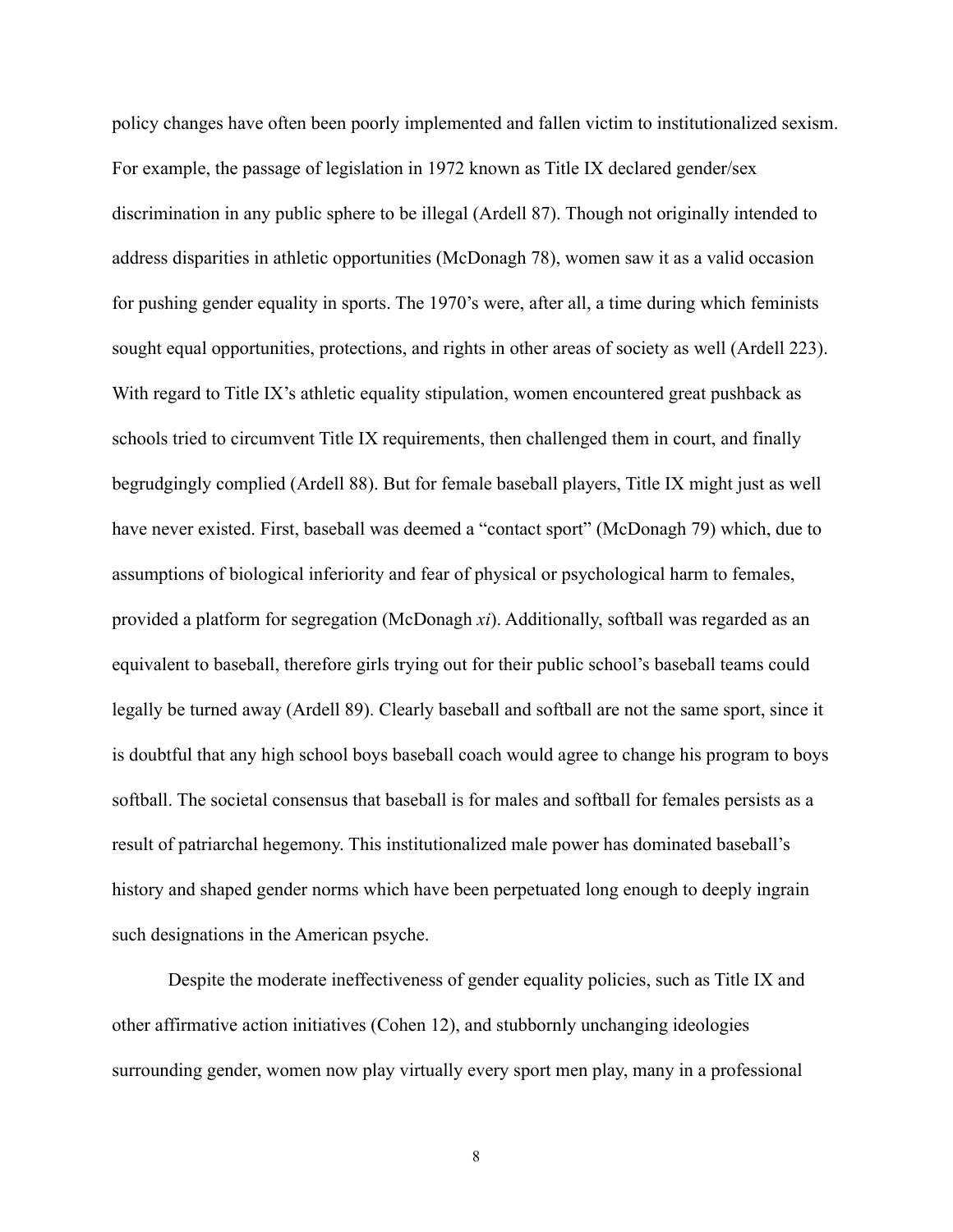capacity. It is worth noting, however, that in almost every one of these sports, females' athletic abilities are viewed as second-class to males who play the same sport. Of course the Women's National Basketball Association exists and features incredible athletes, but like other women's teams or individual sportswomen, it takes a back seat to the men's National Basketball Association in publicity, television time (Women Play Sports But Not on TV), salaries (Pay Inequity in Athletics), and numerous other aspects. In many athletic spheres, women have achieved parity in the sense that society believes they can play a game identical to that of men. Women's basketball courts are the same as men's, as are women's soccer fields, swimming pools, volleyball courts, diving heights, hockey rinks, tennis courts, and marathon distances. In these situations, although women's sports are separated from men's, they are, at the very least, the same sport. What is notable is that the division of "male sports" and "female sports" reflects a value system that is derived from misconceptions of biology that in turn drive separate and unequal treatment (McDonagh *x*). Beliefs in biological differences lead to hierarchical ideas of male power and female inferiority which are then used to justify the segregation of women from men's sports (McDonagh *x*). In addition to being segregated from men's baseball, women who play softball still play on a diamond with smaller dimensions than a baseball field, use a ball that is bigger, and pitch underhand. For women's baseball, there has never been a successful baseball league that has been treated as a long-term, serious establishment. The two organizations that came closest were the AAGPBL and the Colorado Silver Bullets, an independent women's team that briefly played against men's amateur and semi-pro teams in the 1990's (Ardell 122). Neither of these pieces of women's baseball history are well-know, even amongst the die-hard fans of the game.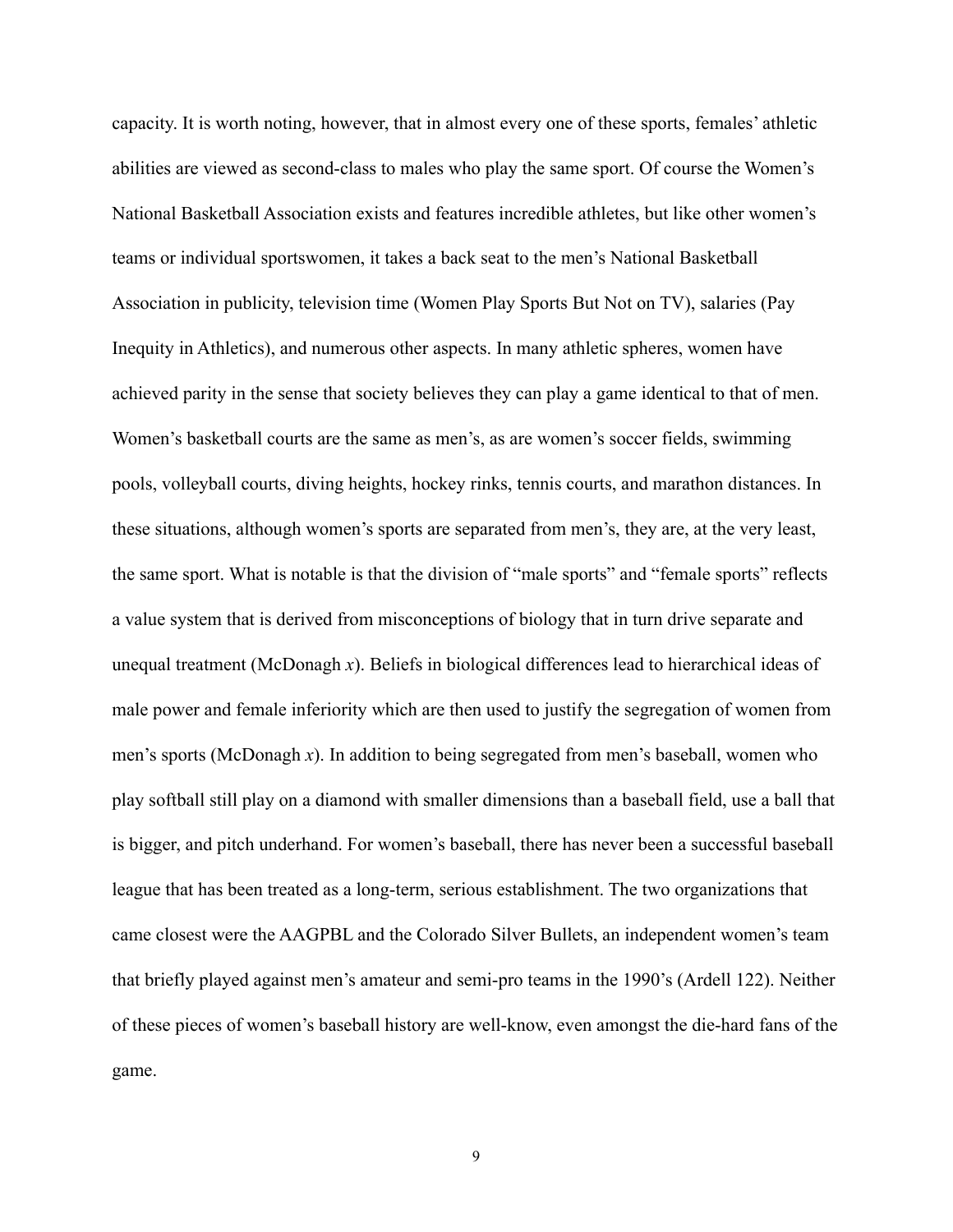The fact that women have, do, and will continue to play baseball without much fanfare speaks to the power of media representations to selectively include or exclude certain events, movements, or entire groups of people, thereby shaping the collective social conscience. Save for the popular 1992 Hollywood rendition of the AAGPBL's best team, the Rockford Peaches, in "A League of Their Own" (Creedon 245), women's baseball is a forgotten part of history. Toni Stone, Connie Morgan, and Mamie "Peanut" Johnson, three black women who played in the (men's) Negro Leagues (Ardell 112), don't even make the footnotes. Indeed, women's baseball, in practice and representation, has endured much of the same racism that has pervaded men's baseball (Cohen 88), with black women facing the additional challenge of being accepted by men of all races and whites of all genders.

 The practice of marginalizing female athletes continues today. Even when female athletes compete on par with or above their male peers, they are not given nearly as much credit or attention as men (Birrell 54). This is true in professional, amateur, and youth sports. The Little League (boys) Baseball World Series, held each year in Williamsport, Pennsylvania, receives extensive ESPN sports coverage and big corporate sponsorships. Even its losing teams are treated to parades in their hometowns, congratulations from celebrities, and sometimes White House receptions. The Little League (girls) Softball World Series, which also happens annually, receives no such attention (McDonagh 242). This reality confirms not one, but two glaringly sexist power plays. First, girls are relegated to the softball diamond because of age-old gender stereotypes. Then, not only are girls not allowed to play baseball, but the best youth softball teams aren't even recognized. The ability of media to establish a pattern of exclusion of female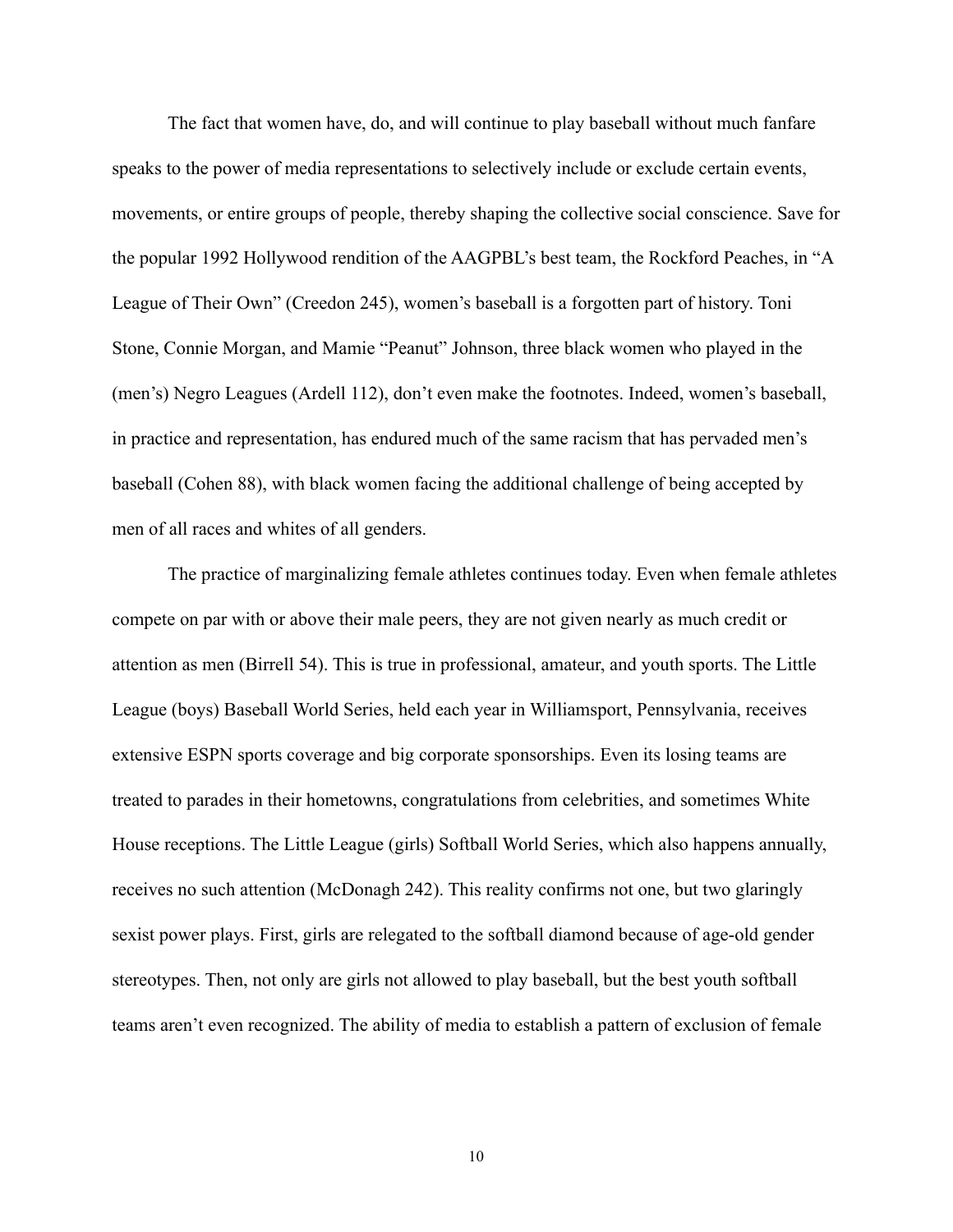baseball players supports male hegemony and enormously impacts how we understand intersections of gender and athletics.

 When the media do cover female athletes, the focus never strays far from her femininity. This has remained a constant throughout history. In 1931, one article on Jackie Mitchell included a picture of her cooking and declared "Her Curves Confused The Mighty Babe" (McDonagh 196) while today's headlines for knuckleball pitchers Chelsea Baker and Eri Yoshida frequently describe both using the painfully unoriginal nickname "Knuckleball Princess." There seems to be an obsession with emphasizing that female athletes are female, rather than that they are athletes. The reasons for such unfair depictions reside in both the idea that sport is for males and the fear of female athletes taking on "masculine" characteristics. America's inability to recognize athletes of all genders purely as sportspeople reveals a sad truth: "We have decided male athletes are worth more than female athletes. And we have evolved values and traditions that keep in place practices which enforce athletic, hierarchical gender roles, sometimes using public resources to do it" (McDonagh 243). And so the cycle continues. It is not surprising, then, that women have struggled to establish a visible presence in baseball despite their love of a game that does not always love them back.

 Just as race-based policies in the US have historically attempted to exclude non-whites from power and resources, gender-based policies have tried to exclude women from baseball. Although many people today support racial and gender equality in ideology, the tendency to create "color-blind" (Dobratz 176) or "gender-neutral" policies ignores an entire history of repression and inequality. Personal and institutional racial and gender bias is stubbornly entrenched, people have just become better at concealing it. The old founders of baseball leagues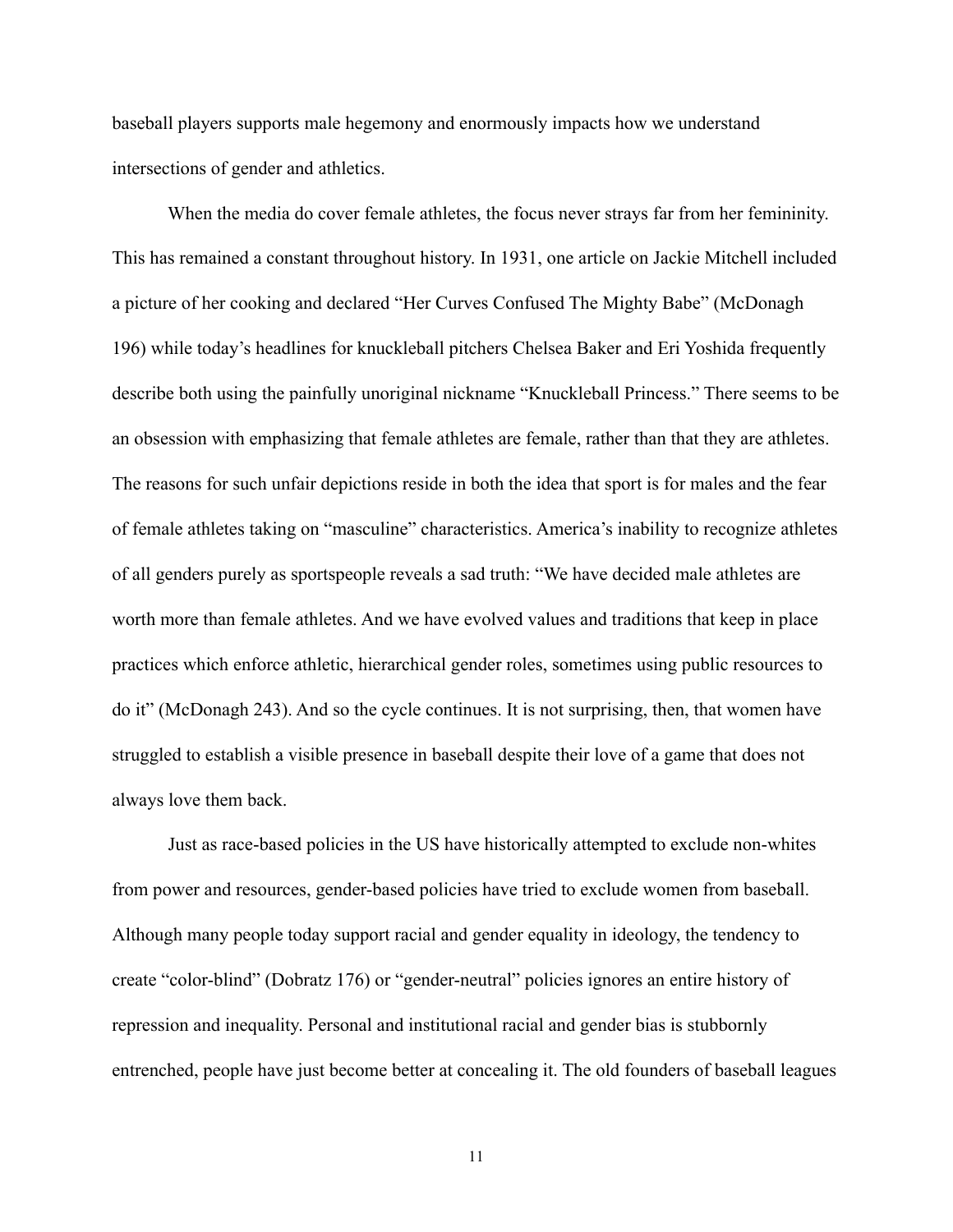and teams lay the patriarchal foundation of gender discrimination in our national pastime, and much of the nation bought into it. This is reflected in the Little League volunteer who dutifully yet ignorantly directs families with girls to the softball sign-up line, the parent of a teenage boy cut from the team who is incensed that "the girl" took his spot, the coach who benches his best hitter because she happens to be a girl, the death threats female collegiate pitchers have received for having the audacity to step on a baseball diamond. While media portrayals continue to play a significant role in "agenda-setting," or determining what is important enough to report (Creedon 10), media are also a reflection of commonly held values. So although powerful actors like the media "place structural and ideological constraints around people's thoughts and actions...these constraints do not fully determine the outcome" (Messner 8). Media are businesses that will cater to their customers, therefore, consumers must undertake the responsibility of holding themselves accountable as well.

 Countless arguments have been made to justify the exclusion of girls and women from baseball, many of which smack of reworded old school sexism. The basis for one such view is that the currently excluded will be intimidated by inclusion and would do better if separated (Cohen 11). While this may seem like an outdated pre-Brown vs. Board of Education race argument, it still is argued in circumstances concerning gender. It fits closely with the argument that males and females have uniquely innate physical capabilities with little overlap which rationalizes segregation. Regardless of average biological differences between sexes, there are plenty of females who are better athletes than males. Females who have endeavored to play on boys' and men's baseball teams do not ask for favors or wish to have expectations lowered. They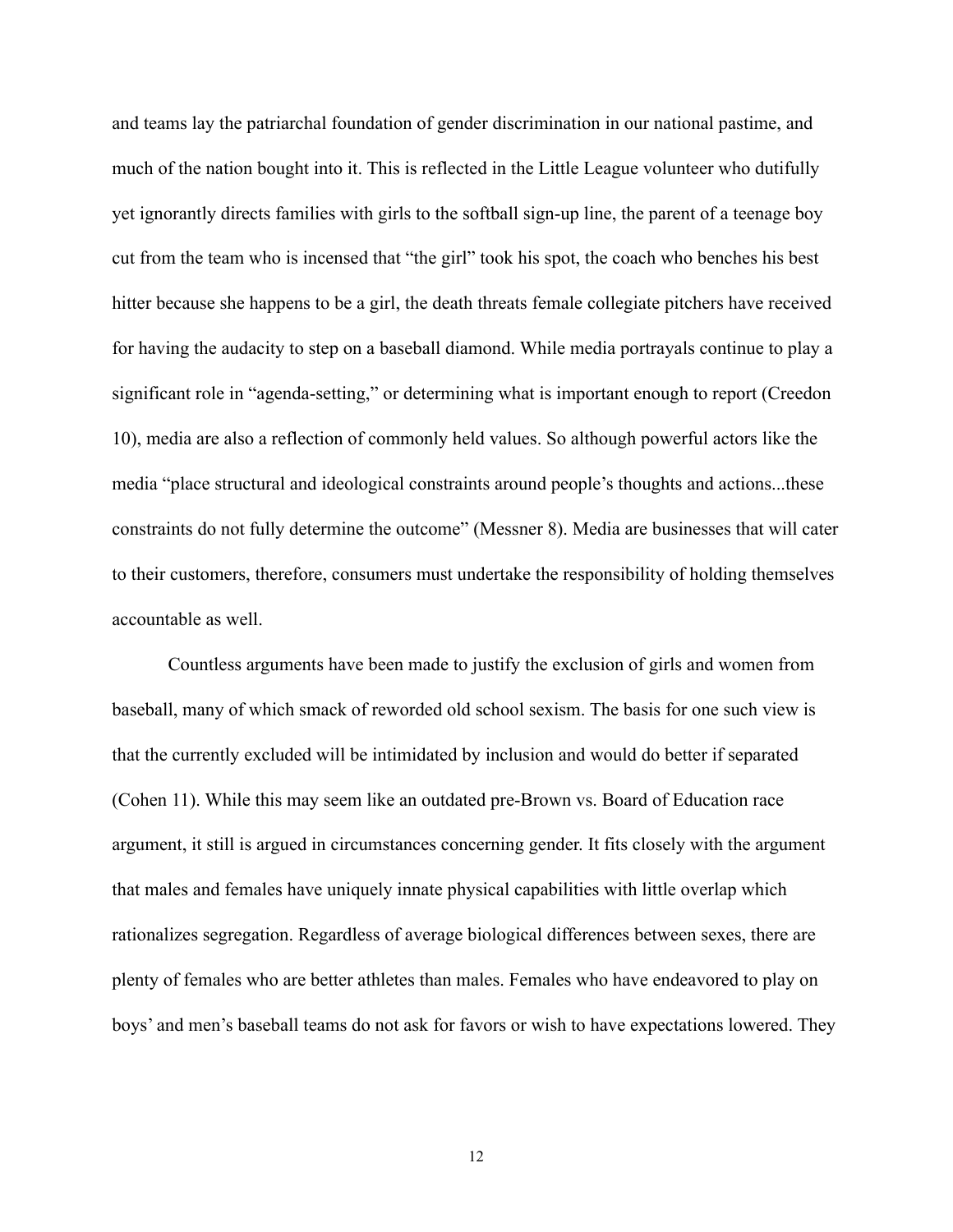simply want to be evaluated on none other than their athletic capabilities. The greatest barriers are not physical but ideological.

 Two particular players in recent memory have profoundly changed the women's baseball scene by defying stereotypes and poking all kinds of holes in people's arguments against females in baseball. The first was Ila Borders, a left-handed pitcher who, in 1994, became the first female to play collegiate baseball on a baseball scholarship (Ardell 134). Borders went on to play minor league baseball, surviving the demanding travel schedule and competing alongside men, thus proving that women could indeed successfully play professional baseball. Before Borders, there existed no real "image of the female baseball player" who had not been overly feminized (Ardell 135). She filled that void. The second was Mo'Ne Davis, a 13-year-old from Philadelphia whose dominating pitching led her team to the 2014 Little League Baseball World Series. Despite her relatively small frame, Davis featured a 70 miles per hour fastball and devastating curve which garnered national media attention. Predictably, the debate about whether or not a female could ever play in the Majors surfaced with many pointing to biological differences and doubting it would ever happen. Though the public reaction to Davis was primarily positive, sexist undertones were plentiful. Today 100,000 girls like Mo'Ne Davis play Little League baseball. Unfortunately, almost every single one will have a door slammed in her face with a sign on it that says her love of the game is worthless.

 Baseball's defiant exclusion of women has marred a great American tradition that has otherwise kept pace with or preceded the nation's social progress. There is something profoundly powerful in the ability to deny half a country participation in the one thing that is so thoroughly American. So long as discrimination in baseball is tolerated and systemically supported, gender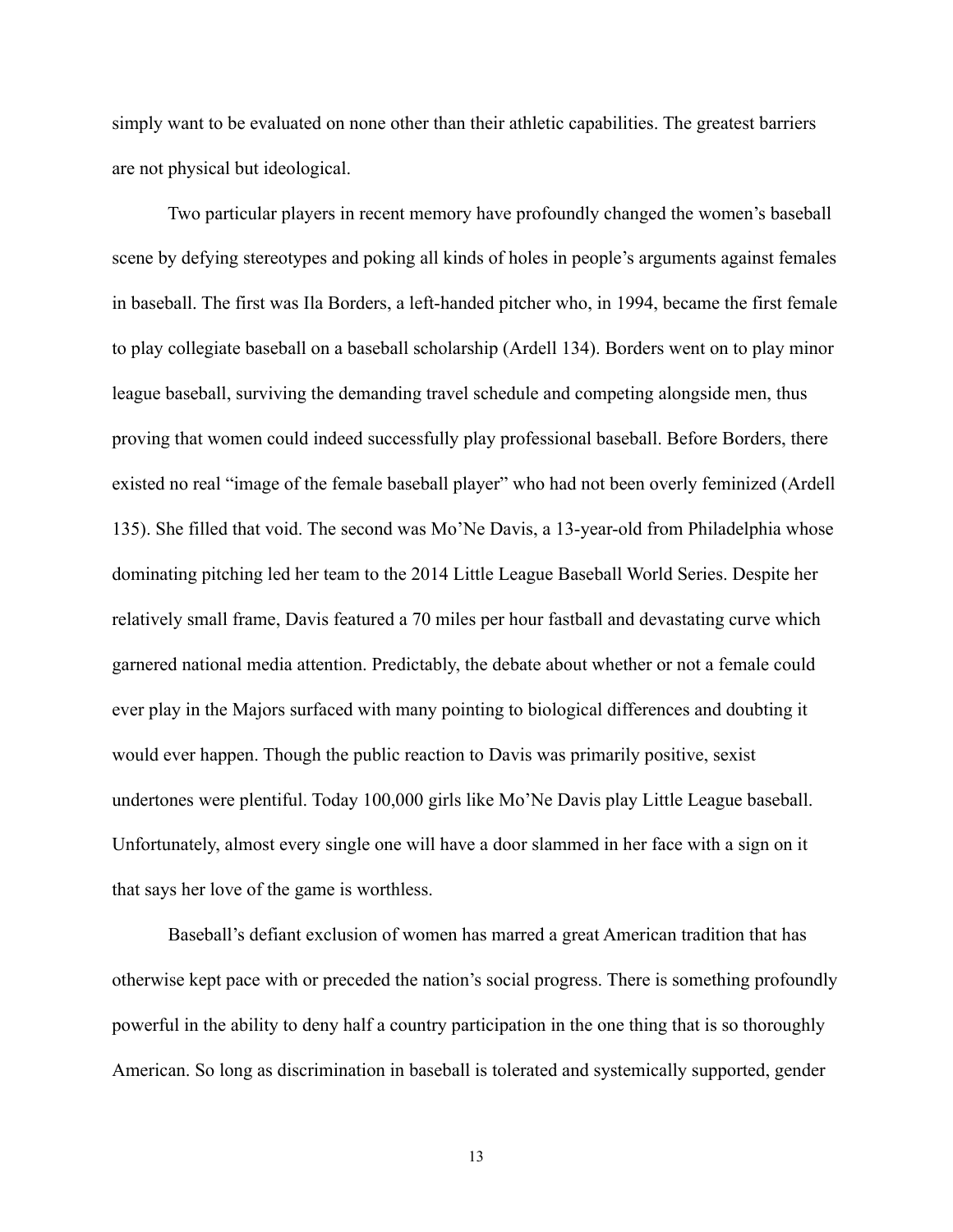inequality in other aspects of society will linger. Baseball is just a microcosm of American society, feeding off of the patriarchal social structures that allow such blatant discrimination to continue. But despite the prevalence of restrictive gender norms and values, failed gender equality policies, unchallenged funneling of young girls into softball programs without giving them a legitimate choice, and absent or distorted media representations, there is still hope for girls and women in baseball. It is possible for ideologies and systems to change, and of us all, children are the least warped by society's boxes and restraints. It doesn't matter that there's never been a female president or a female Major League ballplayer. Young girls still dream of becoming president or playing Major League Baseball. Who are we as a society to tell girls that their dreams aren't worth just as much as a boy's? Because of this enduring youthful optimism, each day, American women come closer and closer to claiming their hard fought share of the national pastime, one girl baseball player at a time.